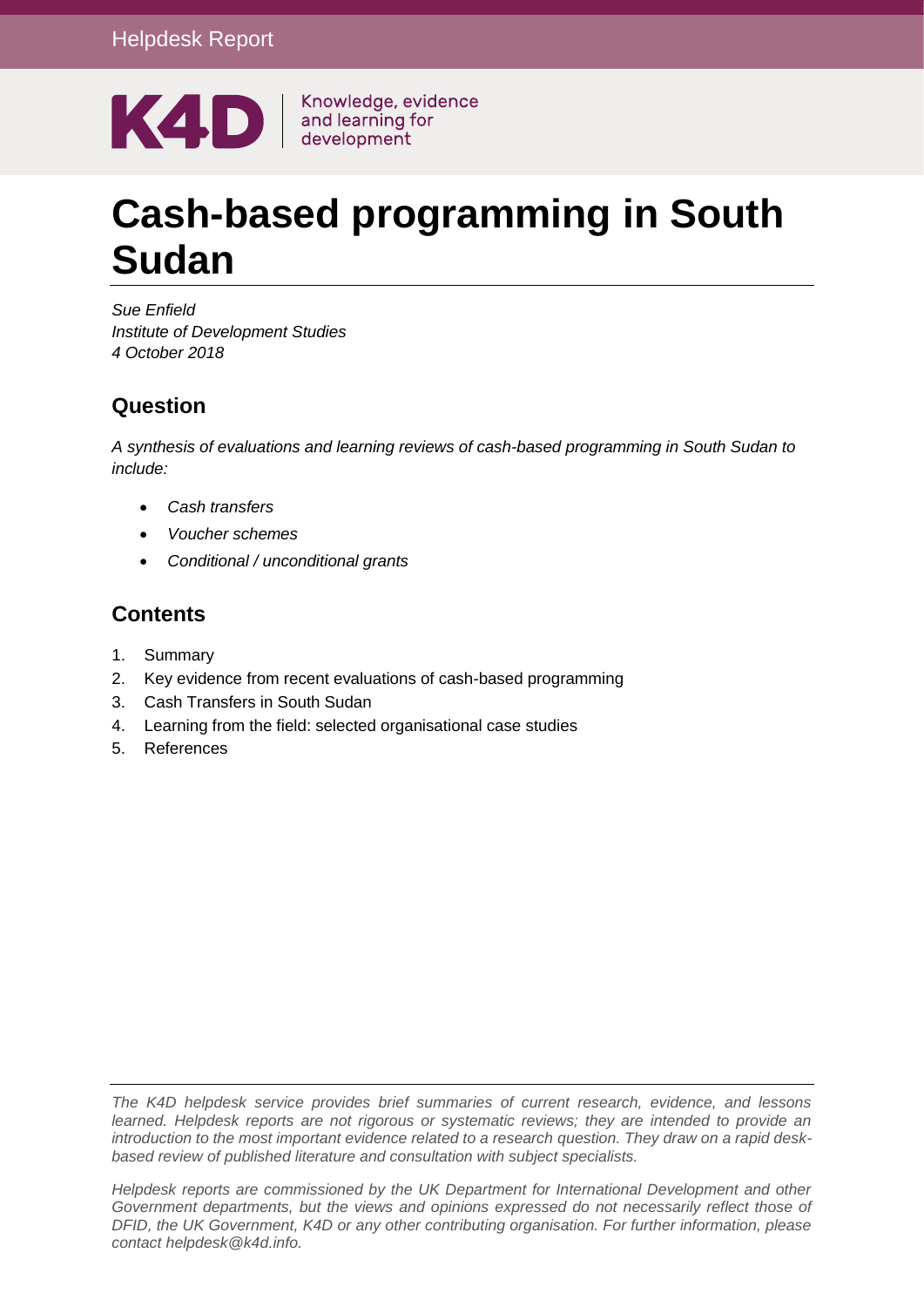# <span id="page-1-0"></span>**1. Summary**

There is not a large body of recent published academic material on cash programming in South Sudan. The few evaluations of the food security response across the sector note its use; but cash transfers remain a minor part (25%) of overall spending (WFP, 2018). There is more material published by implementing agencies to profile case study examples from their work; unsurprisingly these present largely positive findings. They reflect a modest scale of programming and some short-term impacts.

Cash based interventions (CBI) or cash based transfers (CBT) are a complement to humanitarian assistance that is delivered in kind. They transfer decision-making away from humanitarian agencies and into the hands of crisis-affected populations through direct distribution of money or vouchers (IOM, 2017). Cash transfers are quicker to implement than distributions in kind. Transaction costs of cash transfers are substantially lower than those of food distributions.

CBI are increasingly recognised as an effective way of responding to humanitarian needs while also adding value by boosting local economies, reducing logistical costs and promoting ownership, dignity and resilience within target communities. Without question the injection of cash into the local economy has an impact on markets and trade; the literature is mixed as to the net benefit or risks from this (Peppiatt et al. 2001, p17).

Thomas et al., (2018) argue that cash based programmes can work in conflict-affected societies. There is evidence that in South Sudan they help poor households address food needs and nutrition; and by injecting funds from vouchers, paid work, or grants into the local economy affect local markets. These cash based programmes are changing Sudanese society by affecting traditional kinship relationships and social safety networks; and affecting livelihood strategies as people are switching from subsistence to market-based activities. The volume of cash based aid affects exchange rates, commodity prices and the macro economy. The review<sup>1</sup> identifies and explains how injecting money into communities in growing volume influences the organisation of Sudanese society, including rebel groups and others who might profit.

- It cautions a strong, well informed, locally researched analysis of the context in which more cash programming will doubtless take place (Thomas et al., 2018)
- And advises close monitoring of an incremental approach to increasing cash based programming so that learning is stepwise and used to properly inform expansion.
- It makes a series of important recommendations (15 in total) appropriate to any further volume of funding donors may direct via cash based programmes (Thomas et al., 2018).

Alongside this there is one 'experimental evaluation' (Chowddhury et al., 2017) that directly compares the impact from cash invested via a supported, graduation style social protection programme (Transfers to the Ultra-Poor or TUP) with unconditional cash transfers of the same

-

<sup>1</sup> Cash-based Programmes and Conflict: Key areas of interaction and options for conflict sensitive programming in South Sudan (CSRF)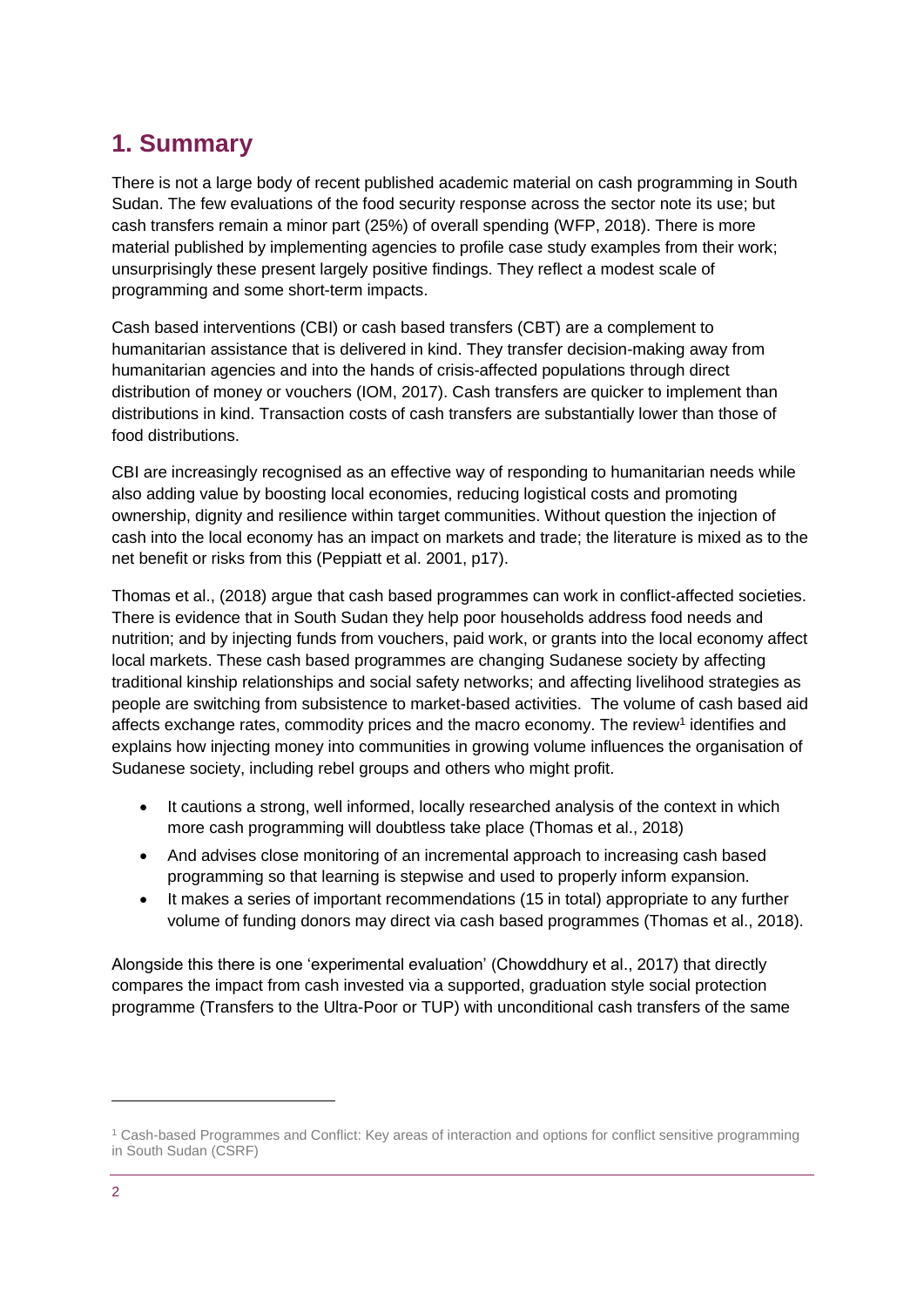value made to three comparison groups of households. BRAC<sup>2</sup> in South Sudan thus tested its ultra-poor graduation framework in the context of political and economic instability; and it works.

This key experimental evaluation finds that both asset transfers and unconditional cash transfers improve household consumption, in the short term. But there is a persistent wealth effect, only from the TUP; the asset wealth of households does not improve for the cash group. It also finds suggestive evidence that support from BRAC may have helped the TUP beneficiaries cope with economic uncertainty after the outbreak of violence in 2014. So while cash increases household consumption in both approaches, the goal of improved income or wealth is only supported by the additional services that the ultra-poor graduation framework offers. This evaluation suggests evidence for the value of investing in a graduation framework and social protection package designed to build resilience; over and above similarly expensive cash transfers (Chowddhury et al., 2017).

Additional material in this Helpdesk report is drawn from information published or presented by implementing agencies. This provides some evidence from South Sudan that cash based programmes bring numerous advantages. Both in terms of impact (improved nutrition, increased spending, assets replaced or added, children in school, women taking control over household spending). Also in terms of implementation (speed of delivery, efficiency and reduced transaction costs, the way in which cash transfers are delivered can help empower the target community – and the local community and market that surrounds them). See for example impact monitoring after cash disbursements (DanChurchAid 2017). Key findings from implementing agencies include:

- That there are many agencies, delivering cash based programmes, to relatively small numbers of beneficiaries (generally less than 25,000 persons in any one project)
- In total 1.4M persons are targeted by cash transfers or vouchers, yet this is not more than 25% of those in need (WFP 2017)
- The World Bank, UNDP/UNICEF, DFID have piloted larger scale cash for work, cash for education and a child grant mechanism (unverified). This illustrates interest and some capacity to bring successful approaches to scale
- Beneficial impacts of cash-based programmes include: improved nutrition, increased spending, assets replaced or added, children in school, women taking control over household spending. Programming advantages include: speed of delivery, efficiency and reduced transaction costs, the way in which cash transfers are delivered can help empower the target community – and the local community and market that surrounds them.
- Some evidence is given for positive gender impacts: women desist from collecting fuel wood and making charcoal; women collect the household's cash and take decisions over food choices and some spending. In one instance (Juba Protection of Citizens camp 2016) women experienced greater risk of violence after disbursements. More widely this effect is not recorded.
- Targeting can be a lengthy process and still result in large numbers of dissatisfied households. This is commonly because supply does not address total demand/need.

-

<sup>2</sup> BRAC is an international development organisation based in Bangladesh, which runs economic and social programmes that empower men and women living in poverty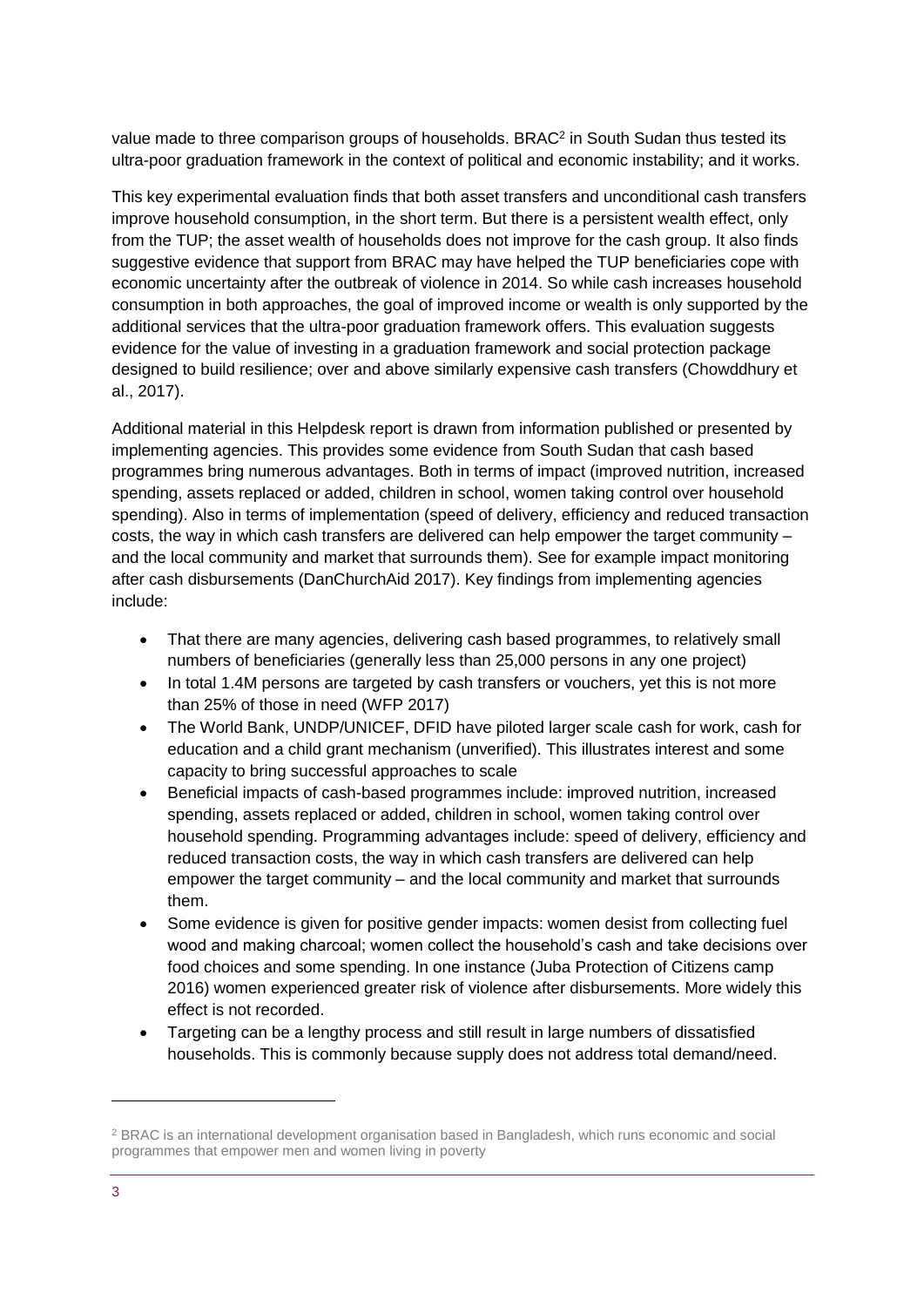Occasionally community leaders misuse their influence in the targeting process (DCA 2017).

- In addition disabled people are highly likely to be missed from targeting and aid distribution exercises (HI / IOM 2017). 35% of disabled people among citizens in Bentiu Protection of Citizens camp reported major difficulties in accessing essential services. People with psychosocial disabilities, unaccompanied people with disabilities and women with disabilities report facing greater risk of discrimination or barriers to exclusion than others.
- The timing of payments is important to allow timely spending when prices are not inflated. Regular payments over extended timescales provide households' capacity to make savings, invest in assets (commonly small livestock), and make them more resilient in the face of economic or security challenges (see for example DCA (2017) & BRAC programme (2017).

**Evidence base:** Information from 2014 - 2018 was prioritised in writing this report to provide more recent assessments of the impact from cash based programmes. There are few recent formal evaluations of cash transfer programmes although this strategy is mentioned within wider evaluations (WFP portfolio evaluation 2011-2016; Inter Agency Humanitarian Emergency evaluation 2015). There are more presentations and articles prepared by implementing agencies to profile their work. In these the impact on (small) population groups is described (World Vision 2016; DanChurchAid 2017; Danish Refugee Council 2017; International Organisation for Migration 2017; Support for Peace Education Development Programme (SPEDP) undated. As discussed above, this report found limited academic research on the topic that was specific to South Sudan.

**Gender considerations** are often lacking from the evaluation literature. Where gender is considered the impact for women is largely assumed to be positive with women gaining purchasing power, making joint decisions about spending, and abandoning some high risk activity (collecting firewood from remote locations). Beneficiary reporting does not include largescale data collection but is based on small samples, however these show positive impacts.

**Disaggregated data** is not readily available. Although it is likely that activities targeted at the most vulnerable households would include a high proportion of households headed by women, or with vulnerable children under 5 years, or with a disabled family member this report is not able to verify if this was the case. In general people with disabilities are very likely to be excluded or face barriers accessing basic services – this includes access to food, water, health care in humanitarian contexts (World Report on Disability, WHO, 2011). Only one study (HI/IOM 2018) makes explicit reference to this and finds that 35% of people with disabilities report that they are unable to access basic services. This situation is worse for women with disabilities, those persons with disabilities who are unaccompanied or persons with psychosocial disabilities.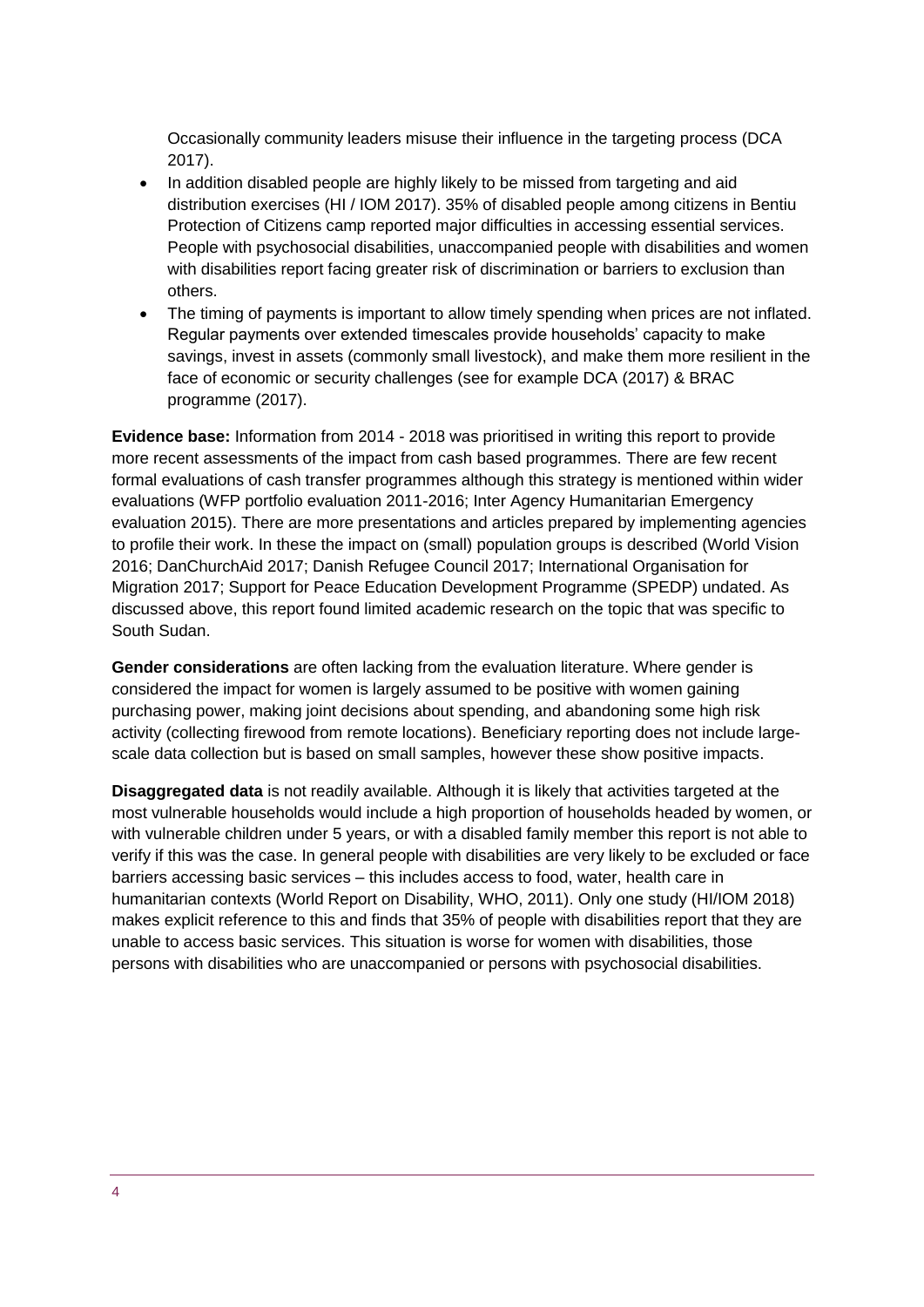## <span id="page-4-0"></span>**2. Key evidence from recent evaluations of cash-based programming**

#### **Cash-based Programmes and Conflict: key areas of interaction and options for conflict-sensitive programming in South Sudan**

A key recent report commissioned by donors in South Sudan, analyses the interactions between cash based programming and conflict and discusses options for ways to approach additional programming (Thomas, et al., 2018). The author of that report was generous in sharing a large collection of material previously gathered. This confirms that relatively few project and programme evaluations are available to inform sector learning about implementation and impact of cash based programming (Thomas et al., 2018 p15).

Nevertheless this paper notes the global expansion in the value of cash programmes within the total value of humanitarian spending. A paper by ODI (2015) finds that this has risen from less than 1% in 2004 to 6% in 2016. In the context of an increased volume of cash transfers it is important to highlight key findings for South Sudan (Thomas, et al., 2018) which are:

- Cash-based programmes can be implemented successfully in conflict-affected societies. In South Sudan, programming which provides beneficiaries with financial resources that are exchanged for goods in the local market, is changing aid delivery and social systems. New systems structured around local markets and local currency are evolving.
- Increases in the volume of cash in circulation may interact with the conflicts, channelling resources into the war economy and placing demands upon markets that are undersupplied. Beneficiaries may be at risk of predatory violence. Traditional kinship relations and social safety networks may be impacted by the introduction of cash-based aid.
- Livelihoods are switching from production or subsistence to the market place and cash. As a consequence traditional kinship relationships and social safety networks are changing. Because growing volumes of funds are being channelled through cash programmes it is appropriate to look at how these may and do, interact across three main areas:
	- Cash based aid affects exchange rates, commodity prices and the macro economy
	- Financial services, trade and the checkpoint economy
	- Local systems of production and exchange, including influences on markets, kinship, gender and ethnicity

This helpdesk report does not attempt to reproduce here the in-depth analysis from this longer and more wide-ranging study. But, it is important to highlight it as parts of the analysis reflect experiences also found in the small amount of published evaluations and reviews that are synthesised below. Cash-based programmes are growing, can be effective, can positively benefit local market links and other traders if carefully planned and implemented with good levels of community participation. They are generally felt to be a good thing and an effective mechanism. As outlined in the summary section of this report the paper discusses implications for scaling the volume of aid delivered via cash transfers and advises on areas for further local research.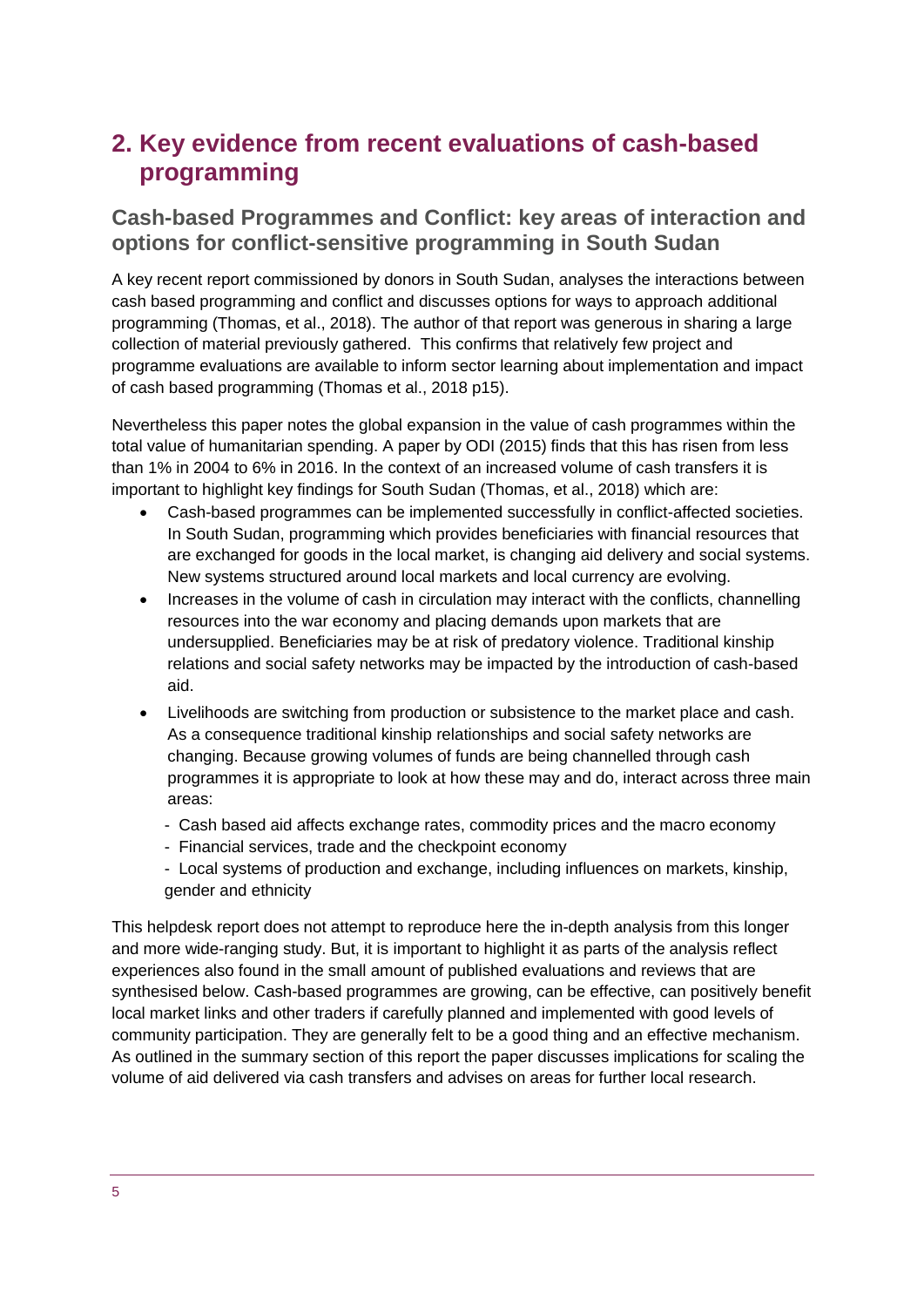#### **Valuing Assets Provided to Low-Income Households in South Sudan**

A second important study from South Sudan (Chowdhury, et al., 2017) examines the first two years of a BRAC pilot (Yei in Western Equatoria). This offers a direct comparison between a 'Transfers to the Ultra-Poor' (TUP) approach and unconditional cash transfers totalling the same cash value, in a population that was tested by an outbreak of violence during the time of this field experiment. A TUP approach makes a sizeable transfer of productive capital coupled with training and continuous support over 1 or 2 years. Several studies find that the TUP approach helps extremely poor households increase their productivity and graduate from poverty (for example Banerjee et al. 2015). A second body of literature suggests that unconditional cash transfers may have a similar effect on productivity and welfare with fewer fixed costs (for example Blattman, Jamison et al. 2014). This study of the first two years of the BRAC pilot offers a direct comparison of these very different approaches. This study is especially important for considering the short-term immediate impact from cash programming against improved resilience from 'Cash-plus' programming.<sup>3</sup>

The programme provides assets linked to each target household's chosen activity. Activities were vegetable cultivation, duck rearing, goat rearing and small trade business. After selection and targeting, households chose their preferred enterprise and receive training. Assets are transferred some time later. Households attend weekly meetings with BRAC staff; this helps them in their business and to learn from one another. Impact for the women eligible to participate was fully monitored (from baseline, midline and endline surveys). The immediate cash transfers drive increased food consumption for both treatments (TUP or unconditional cash transfers). Only in the TUP households that are trained and guided for some time, participants are more likely to report having savings. Cash households are no more likely than the control households to report having cash savings.

This key experimental evaluation finds that both approaches improve household consumption, in the short term. But, there is a persistent wealth effect only from the TUP. It also finds suggestive evidence that support from BRAC may have helped the TUP beneficiaries cope with economic uncertainty after the outbreak of violence in 2014. So while cash increases household consumption in both approaches, the goal of improved income or wealth is only supported by the additional services that the ultra-poor graduation framework offers.

This study suggests a cost effective approach that delivers greater resilience in vulnerable households. In the context of the protracted food emergency that has affected South Sudan, programmes that are able to strengthen resilience to conflict shocks, to climate change and to displacement, are needed. In this small study, 649 women were selected and randomly allocated to the TUP programme, unconditional cash transfers or a control group. The control group did not get consistent contact with BRAC and attrition was high. Both other groups made positive changes to household consumption; the group in the TUP programme also made savings and invested in assets. These appear to make this group more stable (less likely to report having

1

<sup>&</sup>lt;sup>3</sup> Cash-plus programming means that cash is supplied with other elements: cash plus child nutritional supplements; cash plus obligatory membership of small savings groups; cash plus agricultural extension, seeds tools or livestock etc.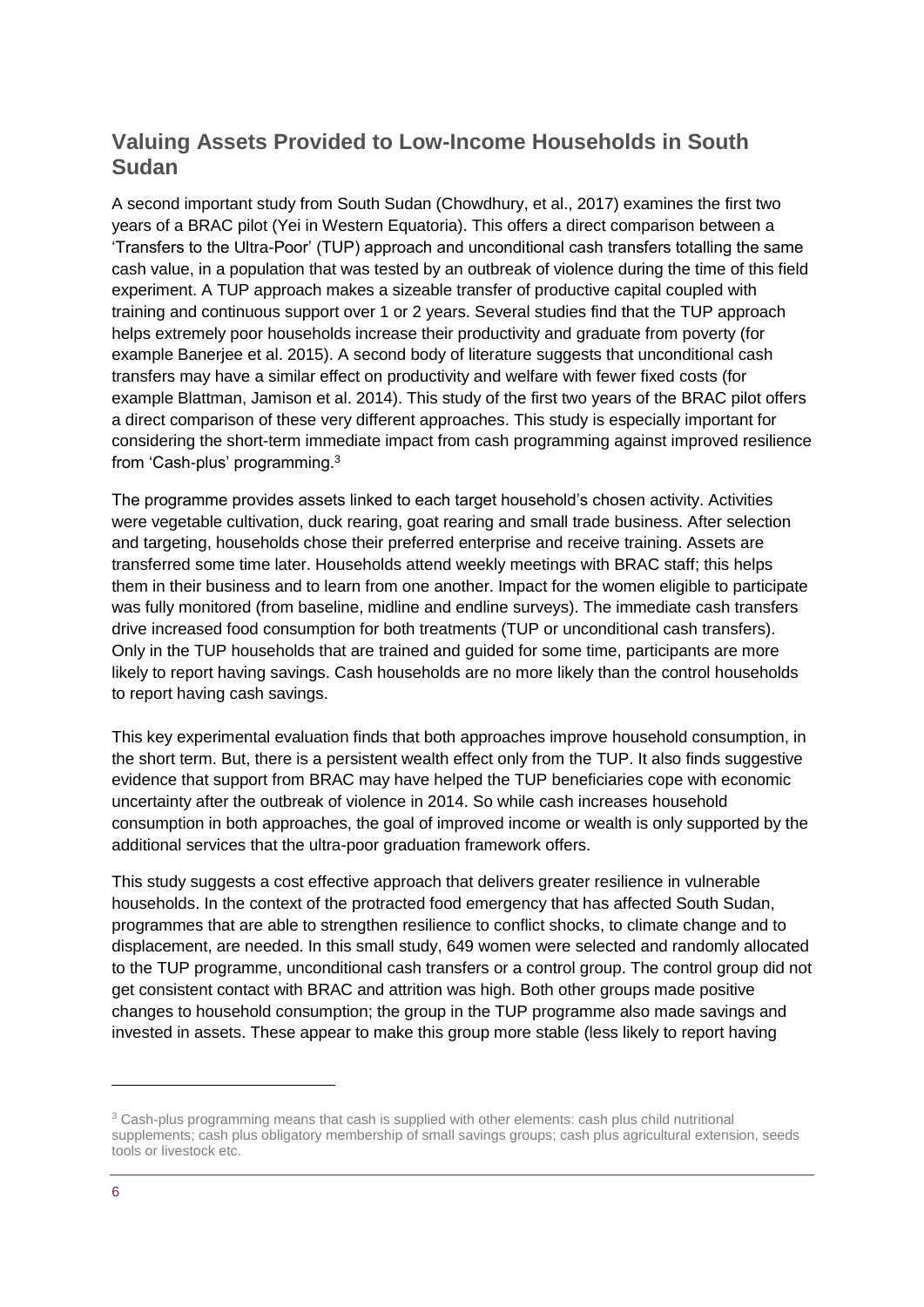been affected by conflict and rendered unable to plant crops or invest in business) (Chowdhury, et al., 2017, p. 22).

This study dates from BRAC programming in 2014/15. It signposts a useful place to seek further evidence for the impact of graduation style safety net programmes, delivered in a context of conflict.

# <span id="page-6-0"></span>**3. Cash Transfers in South Sudan**

This section presents the overall context for cash transfers in South Sudan and is drawn from available grey literature.

#### **Volume of aid provided through cash based programmes**

At the start of 2018 the World Food Programme (WFP) and others expected the food security situation to deteriorate for the fifth consecutive year. Conflict has disrupted natural resource based livelihoods; both settled agriculture as people fled; and livestock rearing if assets were sold to meet needs. With warring factions in Greater Equatoria region (the country's bread basket) the cereal deficit of 500,000 MT experienced in 2017 was expected to be greater in 2018. The number of severely food insecure people has reached the highest ever number at the start of year (Jan-Mar) and was expected to climb further in the hunger gap period (May- August) (WFP 2017).

Spending across the food security sector is divided 47% (\$4.42M) on life saving food assistance, dietary diversity and coping strategies for the most vulnerable; and 53% (\$4.96M) on stabilising rural and urban livelihoods to improve food availability and reduce the food gap. This might be described in terms of immediate needs versus resilience investments. Of the 5.7M severely food insecure people in need of life saving and sustaining food assistance 1.4M (25% of people in need) are targeted by cash transfers or vouchers (WFP 2017).

## **The Food Security and Livelihoods Cluster**

The literature records that a large number of agencies that deliver cash transfers meet regularly as members of the Cash Working Group (CWG) for Sudan, grouped under the Food Security and Livelihoods Cluster. This group is a part of the CaLP the Cash Learning Partnership, a regional forum that helps to promote learning between countries across East Africa, standardise practice and promote efficient approaches.

Minutes of meetings held twice monthly list about 30 international and local NGO members (Food Security Cluster South Sudan: Documents/cash working group). Agencies have recently worked together to develop a Minimum Expenditure Basket (MEB) which will standardise the value of cash transfers and food items provided in kind needed for survival, once the draft MEB is adopted (CWG minutes January 2018)

The forum is a way to work towards standardisation in other areas:

- WFP/FAO have expressed interest in funding CaLP trainings,
- CWG is mapping financial service providers who will be invited to present their services to CWG members as a group,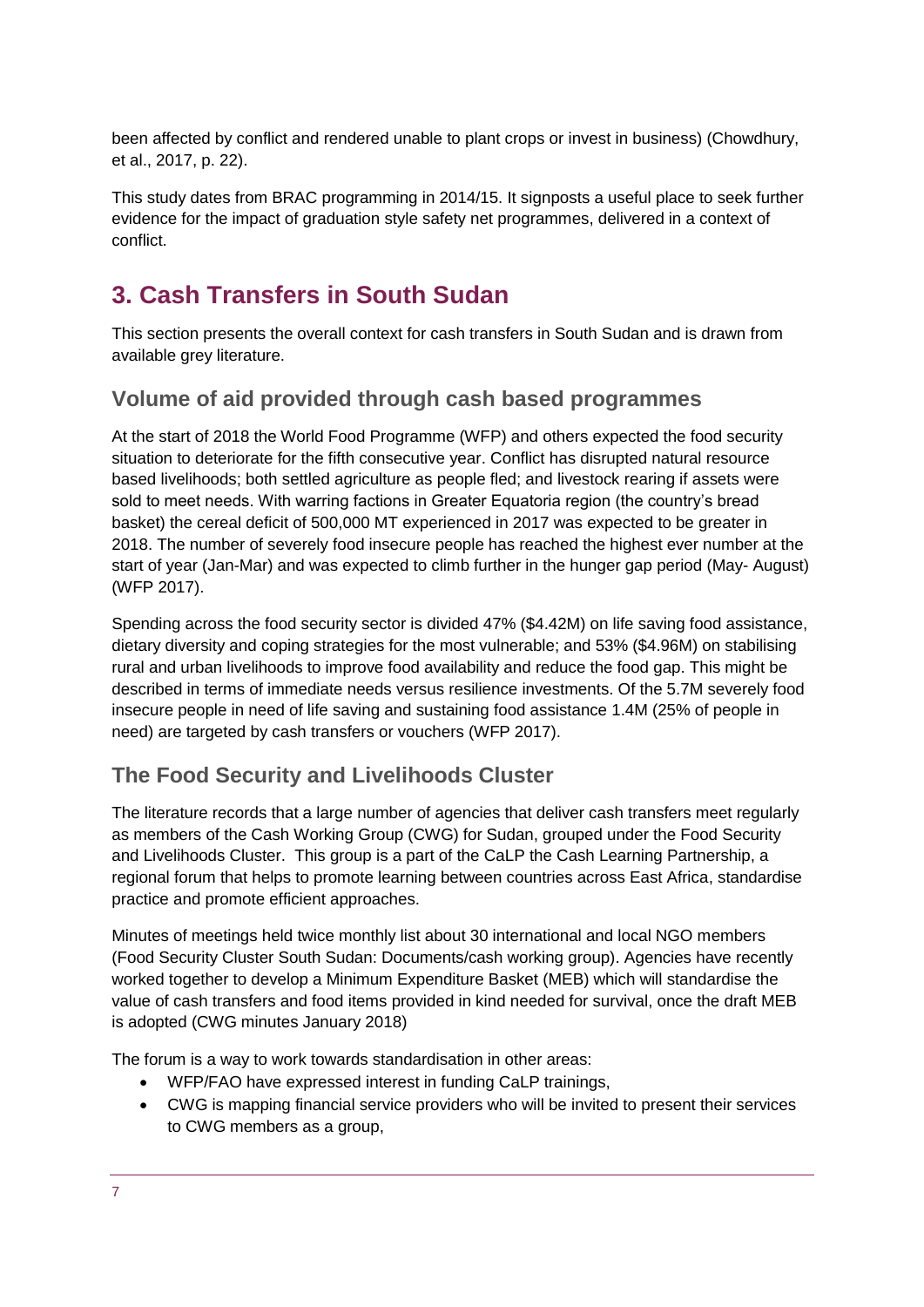• the CWG is also developing some standard operating procedures and cash transfer tools to that members can implement interventions in efficient and standardised ways.

#### **Programming at scale**

**The World Bank** supports the public works component of the [Safety Net and Skills Development](http://projects.worldbank.org/P143915/ss-social-safety-net-skills-devt?lang=en)  [Project \(SNSDP\)](http://projects.worldbank.org/P143915/ss-social-safety-net-skills-devt?lang=en) operational in the city of Juba, benefitting 6,000 households (about 50,000 individuals). The programme provides temporary income to poor and vulnerable households who provide labour to work on public works like road repair, restoration of community assets and receive wages in return. The longer-term aspect of the project is to establish the building blocks of a national social protection system, to be used to help the South Sudanese government and its partners design—and implement—social protection interventions in the future.

Over 70% of households participating are female-headed; about 30% percent of individuals supported are internally displaced persons (IDPs). The programme began in urban and semiurban districts of Juba. With positive initial results from the intervention in Juba, preparations are underway to scale up the public works component to six other counties. <sup>4</sup> The scaling up is expected to benefit an additional 35,000 poor and vulnerable households (about 210,000 individuals). SNSDP has succeeded in getting key results because of the high degree of commitment of government counterparts, and dedicated, innovative efforts by the World Bank team despite the uncertain political and very difficult economic environment in South Sudan (World Bank 2018).

Immediate results include:

- Cash transfers had a positive impact on the lives of the beneficiaries, including increased purchasing power for basic necessities, such as food, clothes, and medicines, and home improvements. They have also allowed households to pay children's school fees and uniforms, contributing to improved results in education.
- Household capacity was strengthened through training in financial literacy and sanitation and hygiene. Better decision making related to wages was noted. Child care centres at work sites have allowed both mothers with young children, as well as the elderly who take care of them, to participate and earn wages.
- Improvements in community assets (road building, drainage, clearing public spaces) have increased access to services and mobility due to better road networks. They have also empowered beneficiaries to engage in small-scale income generating activities, such as setting up tea kiosks, selling vegetables etc. in new markets. Crime is reduced.
- Public engagement in public works has provided a platform for greater interaction and social dialogue in Juba, contributing to local-level peace building and stabilization by creating a sense of unity and social cohesion among diverse ethnic groups.
- Coordination and oversight structures have also been established within target local governments, and these could now be replicated to serve as the pillars of a coherent national social protection system (World Bank, 2018).

-

<sup>4</sup> Gogrial West and Tonj South counties, Warrap state, Bor and Pibor counties in Jonglei state, and Torit and Kapoeta East counties in Eastern Equatoria state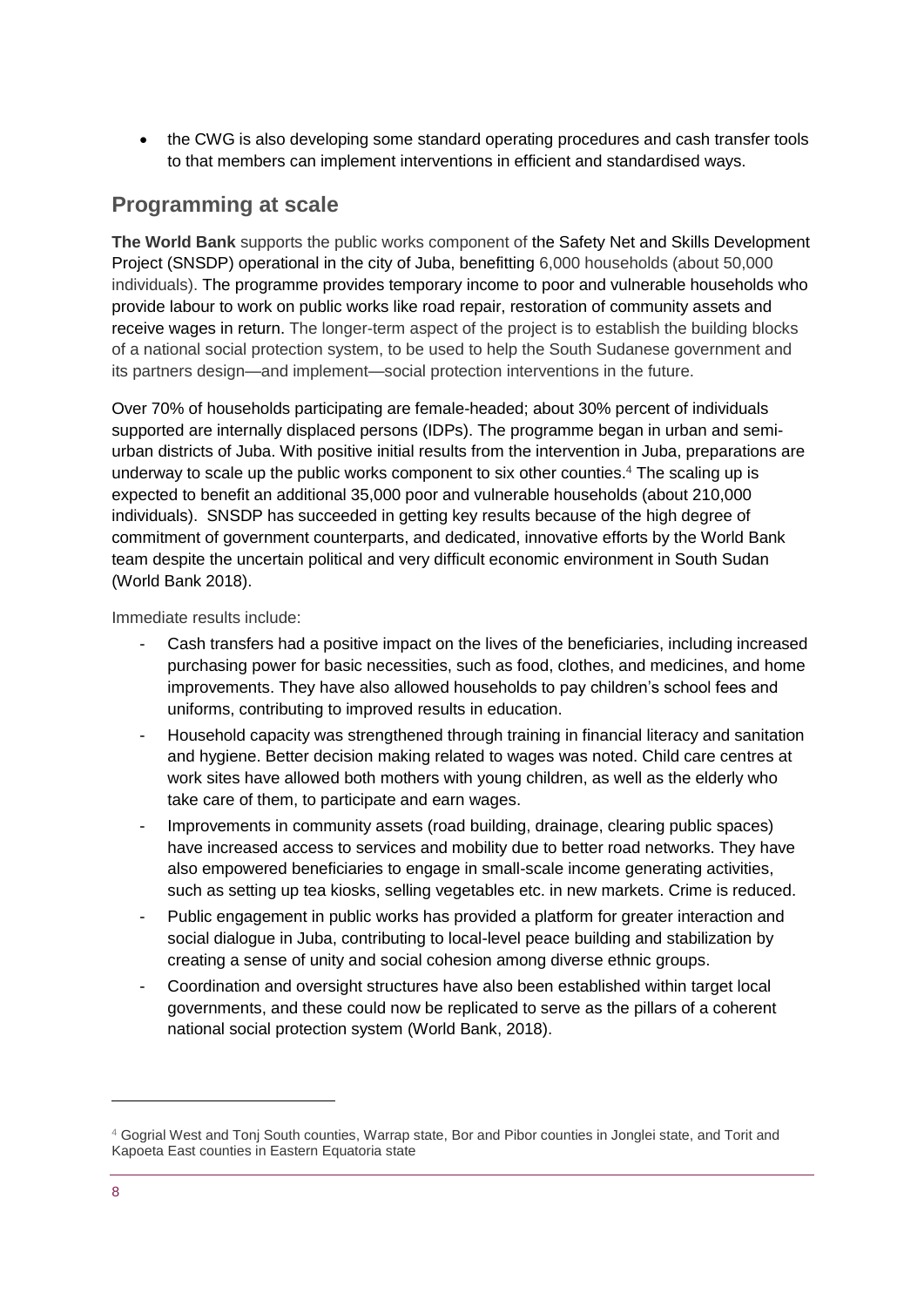**UNDP** has been a long-term development partner contributing to the first South Sudan Development Plan (2011). Social cash transfers were included in this plan as an approach to human development. Pensions, child benefit or family grants provide regular transfer of cash by government to a broad section of the population. They avoid any need to discriminate between the so-called deserving or undeserving poor. Such cash transfers have maximum impact where health and education services are available and poor families can use cash to access these. A cash grant to all households in South Sudan with children under 5 years was proposed. UNDP expected to link this to UNICEF's plans to roll out a comprehensive birth registration system. Information on the rollout of this strategy and its impact could not be located.

Unrestricted cash grants are used by **DFID** in the Girls Education South Sudan programme to target girls from Primary Level 5 to Secondary Level 4. Girls at risk of dropping out of school (from pressure to marry or lack of money to pay for school needs) receive unconditional cash grants of £18 per girl. Survey results show these are spent on shoes (79% of girls), school materials books etc. (67% of girls) and uniforms (65% of girls). By November 2017 more than 200,000 girls had benefitted from this five-year programme (<sup>5</sup>) There is robust data to show that school enrolment increases in schools in the year following payment of either capitation grants (paid to schools) or cash transfers (paid to pupils) (Crawfurd, 2017). This programme offers robust learning about conditional cash transfers (cash for education) applied at some scale.

## <span id="page-8-0"></span>**4. Learning from the field: selected organisational case studies**

#### **Cash transfers as part of livelihood strategies**

The use of cash vouchers was noted as an innovative complement to in-kind distributions of seeds and tools to boost livelihood strategies (IAHE Evaluation 2015). A number of agencies experimented with these as an alternative to traditional relief. Strong work was taking place with Government allowing substantial volumes of cash to be moved into opposition-held areas provided this was justified on humanitarian grounds (p50). The evaluation recommends (p75) that more is done to boost livelihoods and reduce dependence on food aid by increasing the use of materials and cash transfers, backed where appropriate by agricultural extension.

#### **Cash based transfers: a small part of World Food Programme strategy**

Cash based transfers (CBT) were used by World Food Programme as part of the programme portfolio for South Sudan. Evaluation of this portfolio for the period 2011-2016 (Maunder et al, 2017 pp.iv) describes CBT as one element of assistance to returnees, internally displaced persons and refugees under the key Emergency Preparedness and Response thematic area. Nonetheless general food assistance (GFA) was the largest component provided to 64% of beneficiaries.

1

<sup>5</sup> girlseducationsouthsudan.org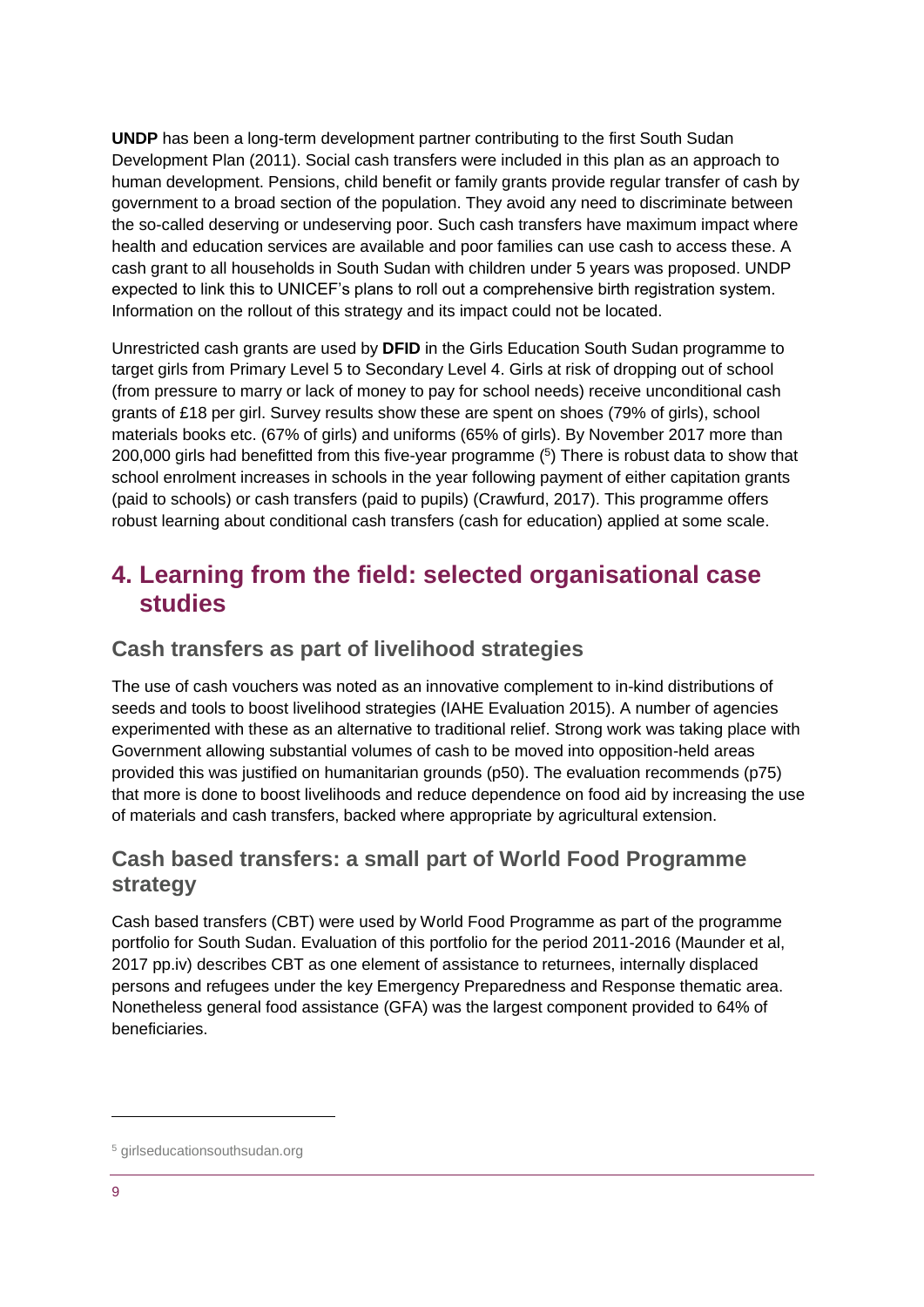Cash, vouchers and food assistance were also provided under the Food for Assets initiative that addresses immediate food needs at the same time as promoting the building and rehabilitation of assets that will improve longer-term food security and resilience. This strategy targeted just 2% of beneficiaries.

Both beneficiaries and partners complained that distributions of food assistance were unpredictable because of interruptions to the food pipeline; full food baskets were not always delivered. CBT may often provide a solution to such challenges but were also problematic because of widespread insecurity, few markets, few financial service providers and hyperinflation. CBT beneficiaries remained a minor part of the total caseload. Operational targets were missed: CBT reached an average of 70% of the beneficiaries planned in the three emergency operations during the period under evaluation; and just 20% of beneficiaries during one protracted relief and recovery operation (Maunder et al, 2017 pp.xi).

The evaluation finds that South Sudan has not been a conducive environment for the use of CBT for the following reasons:

- widespread insecurity creates protection challenges,
- markets are weak and poorly integrated,
- there are few financial service providers and no electronic money transfer facilities,
- hyperinflation and a tumbling exchange rate, plus the unwillingness of the Government of the Republic of South Sudan to authorise reimbursement of traders in USD limit the ability of traders' to import commodities.

The use of CBT was suspended in Juba's protection of civilians' camp in July 2016 because of protection concerns: some women leaving the camp to buy food in wholesale markets were attacked. Despite the problems of context that limited the roll out of CBT, where these formed an integral part of the emergency response they were significantly more cost efficient, predictable and timely than in-kind transfers. They also brought potential secondary benefits to the local economy (Maunder et al, 2017 pp.xii).

The evaluation recommends that WFP develop a strategy to address the underlying constraints to expanded use of CBT (including strengthening supply chains, advocating for cross-border trade and improved financial and transport infrastructure). This would improve synergies between humanitarian and development strategies.

#### **Vouchers as a partial substitute for in-kind food distribution: a small scale World Vision project case study**

World Vision has published one case study (Yunusu.et al., 2016) that describes the introduction of vouchers of limited cash value, into their programming to address hunger in South Sudan. Distribution of in-kind foodstuffs had been going on in a Protection of Civilians (PoC) project targeting civilians gathered in IDPs camps on the outskirts of Juba town, from 2013. Pipeline breaks interrupted supply of pulses and cooking oil at specific times. World Vision also found that almost 28% of IDPs were selling food in order to buy more culturally acceptable foodstuffs or foods not covered by in-kind distributions.

Cash based programming is not appropriate for every context. It performs best in a situation where the economy and local currency are stable. Markets need to be accessible, functioning,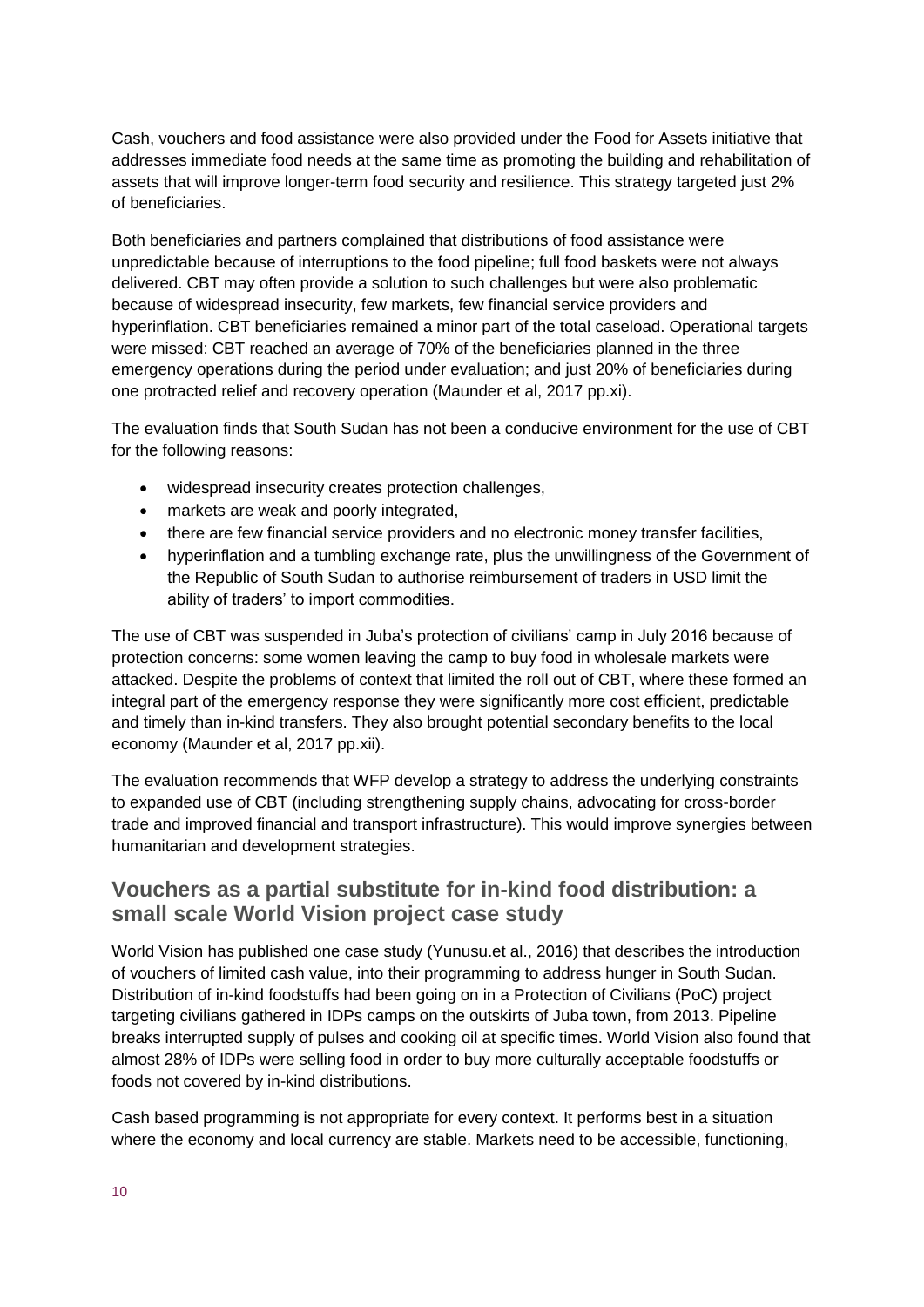well stocked and competitive. Cash based programming was used by World Vision to complement rather than replace in-kind provision in order to give markets time to adapt. Lack of access to banks and security issues in the PoC area helped to rule out cash transfers. World Vision decided to introduce cash value vouchers, exchangeable with contracted traders and shops for a fixed value of food or a fixed monetary value. Another reason for the choice of vouchers over transfer of cash, was to keep the focus of the project on nutritional outcomes.

The project targeted 21,000 people including 5,000 children under 5 years. Vouchers were introduced to replace some of the in-kind foodstuffs and were exchanged for eight food items, agreed with the target community as the most desirable products to diversify a nutritious food basket for children.

Households gained access to additional food products that were not distributed (milk and wheat flour were the most popular items followed by tomatoes and onions). 53% of households improved the diversity in their food baskets; 32% reported that they had more food to eat since receiving the vouchers. Milk for children was of particular nutritional value.

Decision-making was transferred into the hands of women who over time became the major group collecting the in-kind vouchers and using these at shops. At the beginning of the project 60% men collected vouchers; changing to 92% women by the end of project. In part men handed over this responsibility as they learned that vouchers could only be exchanged against a finite list of food items.

Cash-based programming worked in the camp situation as long as traders remained linked to outside markets (supply). On the market side 184 traders became linked to the project with shop signs used to show where vouchers were accepted. On days vouchers were redeemed traders boosted staff numbers and also used young people or family members to go and buy commodities. About 400 youth are newly engaged in economic activity.

Increased conflict restricted access to external markets and caused high inflation; this was managed by monthly adjustments to the transfer value of the in-kind vouchers. World Vision worked with WFP and project stakeholders to monitor market prices closely to determine range in price of cereals. As the prices changed, the value of the voucher was adjusted accordingly. In this economic climate the in-kind proportion of the food assistance was valued by beneficiaries, who saw it as an important safety net when the prices of food on the market where changing.

#### **Switching from vouchers for food assistance to unconditional cash transfers: DanChurchAid**

DanChurchAid (DCA) switched in 2016, away from vouchers for food assistance, which the organisation had been using for years, to unconditional cash transfers (Kiaby, A., 2017). The reasons for making this change are:

- that unconditional/unrestricted cash transfers are faster to set up,
- respond to a broader set of needs, and
- are better suited to a situation where beneficiaries and traders frequently move.

Equally important to note is that unrestricted cash is DCA's default modality as it best supports dignity and offers the greatest range of benefits. 90% of people asked in DCA surveys in South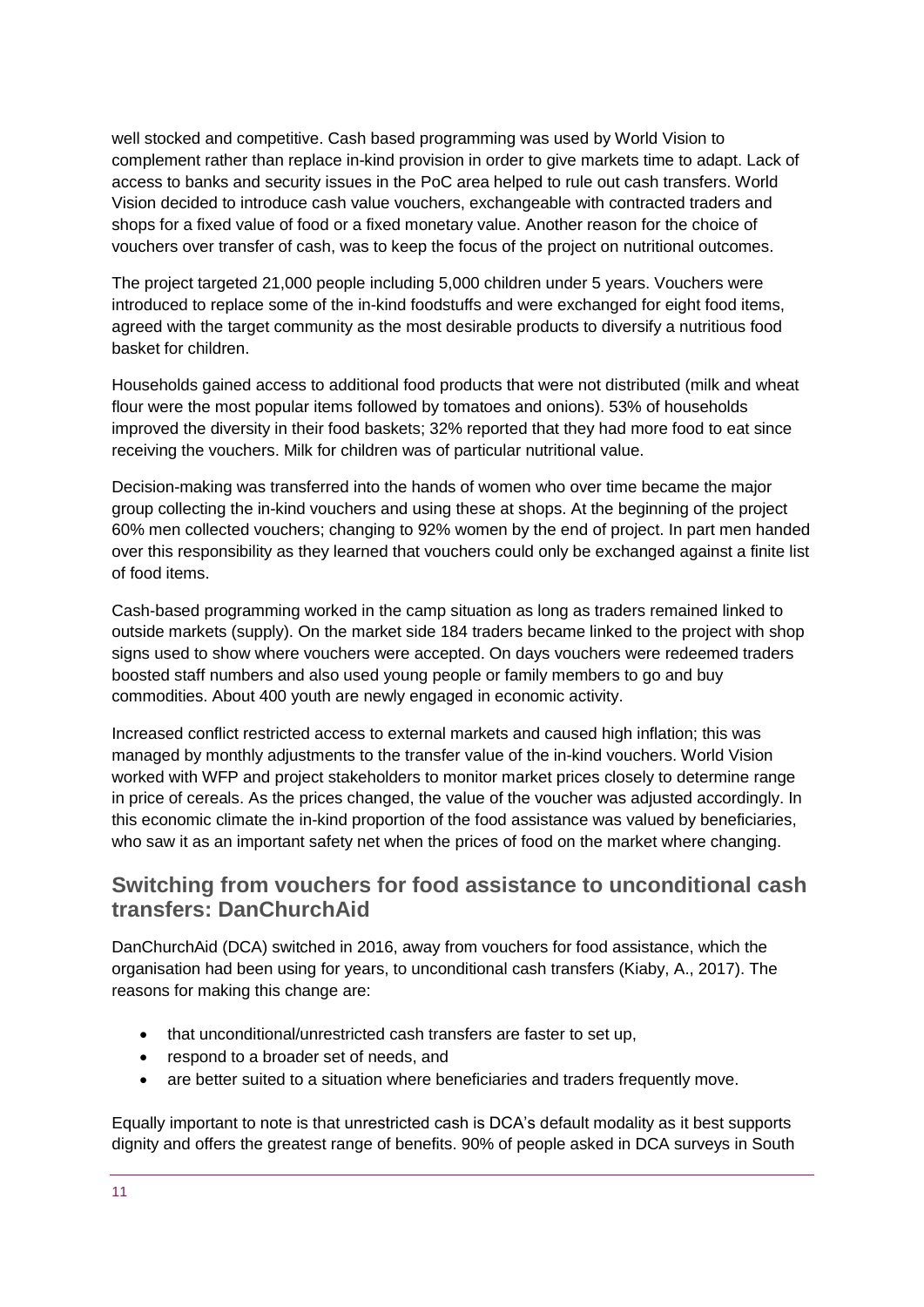Sudan clearly said that they preferred cash to in-kind food assistance. Recipients echo many of the global arguments in favour of cash assistance:

- it allows for more choice,
- it can be saved and transported more easily during displacement.
- it can be used for more purposes.

Almost all recipients spend their money on food and basic goods (soap, utensils), with smaller amounts going on smaller assets (animals), business investments, paying school fees and medical treatment. As in many global studies, there are very few reports of money being spent on alcohol or other anti-social expenditures; at times some 'high cost' items such as sugar are bought as it is socially important to be able to offer sweet tea to visitors.

Markets matter because without markets, cash transfers make no sense. Cash transfer programmes are only appropriate if people can buy food, essential goods and services in the right quantities and qualities and in a safe manner. This requires at least a partially functioning market. DCA and its partners start cash transfer programmes by defining the needs of target populations together with the community, and then deciding whether people can buy what they need at reasonable prices, in the right quantities, at the right quality and in a safe manner. If the answer is yes, then the programme can move ahead. Markets are assessed by looking at the number of traders, how often they restock, their ability to move goods between markets, price trends and the availability of key commodities.

Livelihoods and cash grants can also help people adopt better self-protection strategies. Women have been able to escape daily firewood collection. This task can take large parts of the day and women are forced to move further and further into insecure territory. By using cash to invest in businesses women say they feel safer.

#### **Rapid monitoring post cash distribution: Danish Refugee Council**

This famine response project targeted 4,500 households (22,200 persons) in three counties of North Leich State providing material livelihoods equipment (seeds, tools, fishing kit) complemented by technical training in improved agricultural practices. 49% (2,200 households) also received unconditional cash transfers (6,000 SSP/mth) or conditional payments (cash for work done on communal gardens and demonstration fields). Reporting on monitoring of beneficiaries (250 from among 404 beneficiaries) carried out 32 days after the cash payments in Rubkona County highlights the following:

- Though criteria for beneficiary selection were well understood (90%) 32% noted exclusion errors with needy households excluded. This was largely because of demand exceeding supply. There were also some cases of mis-targeting through favouritism and influence by community leaders
- Cash payments were generally made in the months planned and these were appropriate (Oct – Dec); some families paid later in this timeframe would have preferred November payments to cover extra costs around Christmas. 70% of those interviewed acknowledge the project helped them to buy food and other basic household needs – clothing for children in school and health costs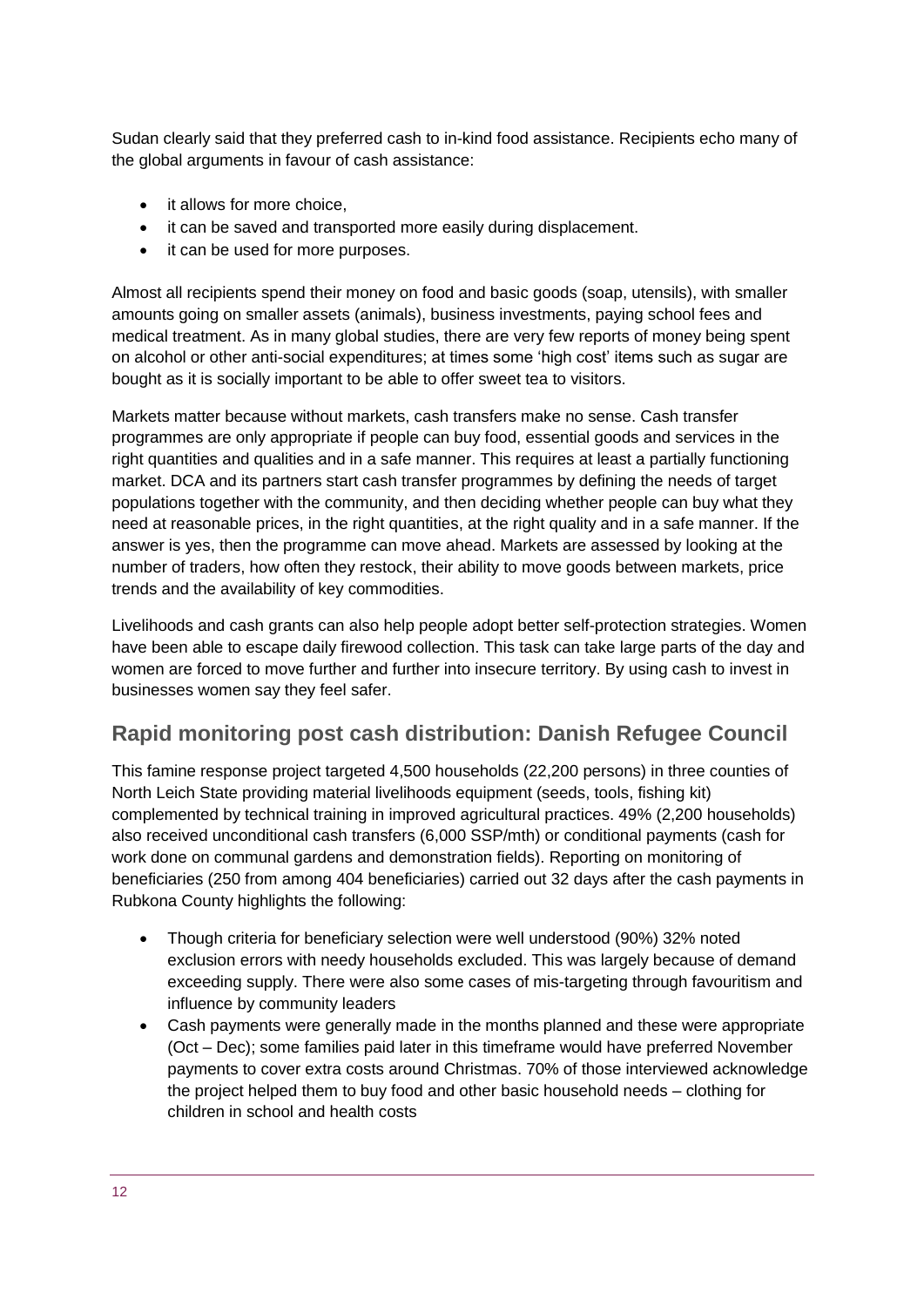- 79% of respondents said food was the most important item they spent the cash on; clothing the second most important (31%) and healthcare (30%)
- 46% of respondents said the amount of money was not enough to cover all food needs for substantial families; exchange rate changes aggravated this challenge
- 37% of respondents said the food they bought with cash transfers lasted just one week
- Extra funds were desired to pay school fees, invest in livestock particularly goats, to improve housing and household goods, to invest in productive agriculture to make the home more food secure, and to save against future commodity price changes
- 38% shared part of the cash they received with relatives and this was another reason given for needing more cash; conversely most people (68%) did not share the food they bought with cash transfer money; 58% of cash transfers were collected by women among this set of respondents; 13% reported making decisions on expenditure jointly with husbands; no case of violence or abuse within relationships was reported
- Sale of charcoal, previously used as a coping strategy, declined with some environmental benefit assumed
- Traders followed beneficiaries to cash distribution points, mostly selling clothes for women and children; some traders say the cash transfer project has boosted their income

#### **Cash based interventions for shelter and non-food items: International Organisation for Migration**

The Protection of Civilians site in Wau was established in June 2016 after fighting in the northwestern region prompted tens of thousands of people to move seeking refuge. By the end of 2016, 30,000 internally displaced people (IDP) lived in this most congested PoC site of South Sudan. During this cash-based intervention (Jan-Mar 2017) 810 conditional cash grants were made to upgrade shelter for 6,480 individuals (22%) among the caseload of 30,000 individuals.

The process:

- 10 individual traders from the PoC site formed a consortium that was collectively responsible for supplying all upgrade materials used by target families
- 180 IDPs who did not directly benefit from a shelter upgrade, were trained for 3 days on traditional bamboo thatching techniques
- Vouchers were provided to target families and exchanged firstly for elephant grass and later for bamboo walls/doors. Families were allowed one week to complete the first upgrade following the voucher distribution; work was checked by IOM staff with corrections made as necessary
- A second voucher fair gave access to materials for the second upgrade (walls and doors) with three days allowed for work to be completed
- Final verification of both upgrades generated a cash for work grant (800 SSP) paid to qualifying families (via a voucher redeemable for cash within 24 hours)

The results:

- The shelter upgrades provide cooler, more robust shelter that will last longer and improve quality of life for residents
- The community was a critical actor in every stage of the process: selecting traders, sensitising beneficiaries, responding to feedback/complaints and organising skills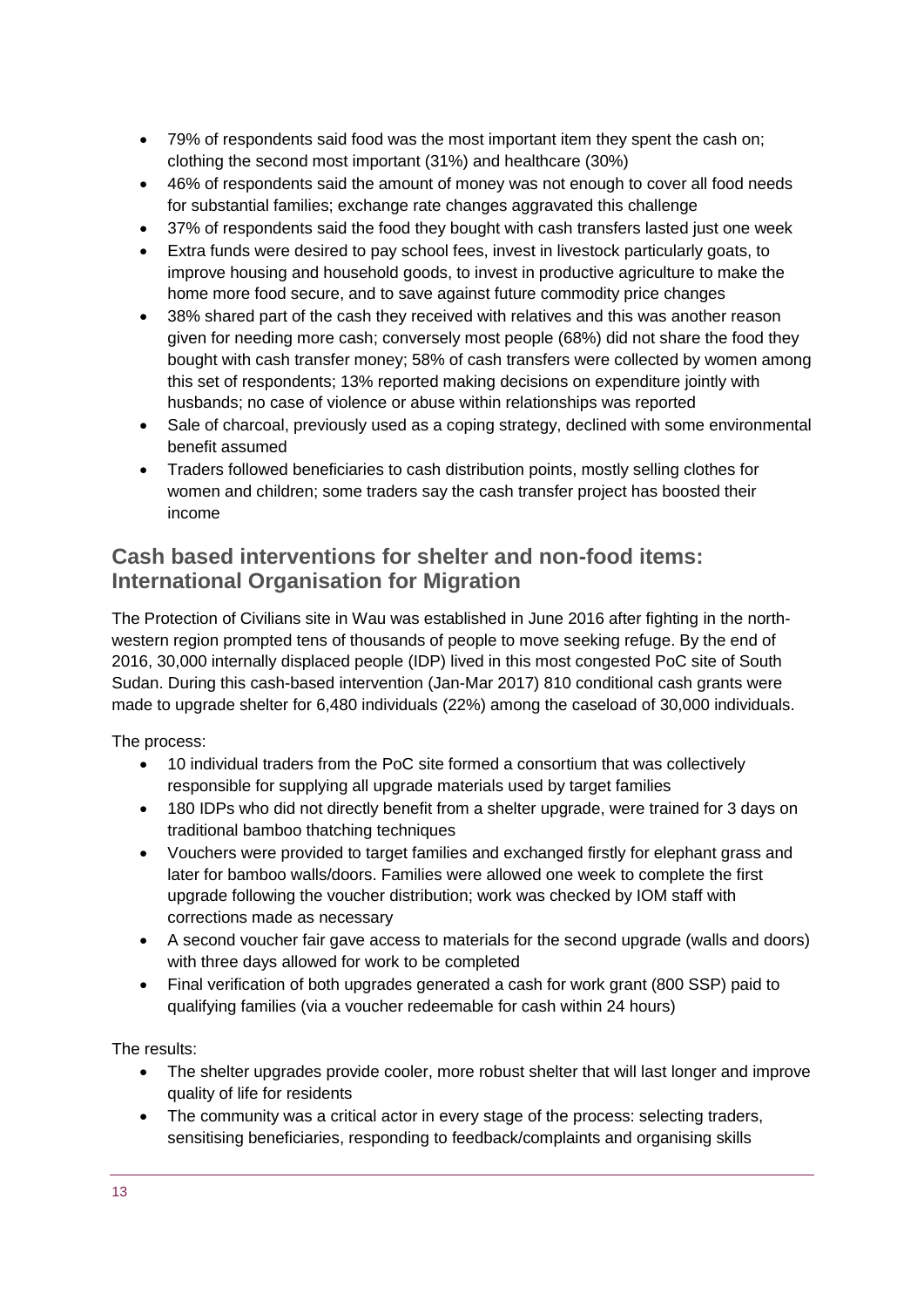trainings. This active role restored dignity and some self-sufficiency among the affected population

- The CBI had higher fixed costs (staffing and set up costs) than in-kind interventions. But cost savings were made by contracting out procurement, transport and storage of materials to local traders. Overall the project generated a 38.5% cost reduction compared to in-kind assistance
- Temporary employment opportunities were created; the project supported the effort of traders to rebuild their businesses; and more than \$40,000 was injected into the local economy after distribution of cash for work grants and redemption of vouchers

#### The learning:

- Even while living as IDPs, traders may have far reaching networks and be able to respond to demand from their local market
- Using local practice and skills can bring improved shelter design and improve local ownership
- It is important to engage community interest and buy-in from the start, and monitor closely for smooth implementation
- Local traders may over exaggerate their capacity; analyse their business size, stocks and regular turnover
- Giving appropriate responsibilities to the affected community builds self sufficiency
- Transfer of learning in early project cycles is likely to speed up implementation in subsequent cycles
- Compared to in-kind approaches this cash based intervention was time consuming
- Strict monitoring of voucher distribution and collection is important
- The spike in demand for upgrade materials was not sustained after implementation; leaders and traders should be involved in realistic discussions about the longer term
- Accountability via feedback and complaints was established; but a failure to consistently log and track resolution was a project weakness

#### **Guidance developed by implementing agencies**

Implementing agencies have consolidated their experiences to produce guides to cash based programming. As such these form a collection of learning and best practice as recorded and reproduced by the agency. Of particular note are:

 Cash Transfer and Markets Working Group: Guidance for Cash Transfer Programming within South Sudan (February 2015)

Mercy Corps: Cash Transfer Implementation Guide May 2017 developed from international experience

[www.mercycorps.org/sites/default/files/CTP1MethodologyGuide.pdf](https://www.google.com/url?sa=t&rct=j&q=&esrc=s&source=web&cd=3&ved=2ahUKEwi-177K1erdAhUJJ8AKHXi_AWgQFjACegQIBxAC&url=https%3A%2F%2Fwww.mercycorps.org%2Fsites%2Fdefault%2Ffiles%2FCTP1MethodologyGuide.pdf&usg=AOvVaw2xN3xzv_aNOAyxLlxFlyWh)

## <span id="page-13-0"></span>**5. References**

Banerjee, A., et al (2015) A multifaceted programme causes lasting progress for the very poor: Evidence from six countries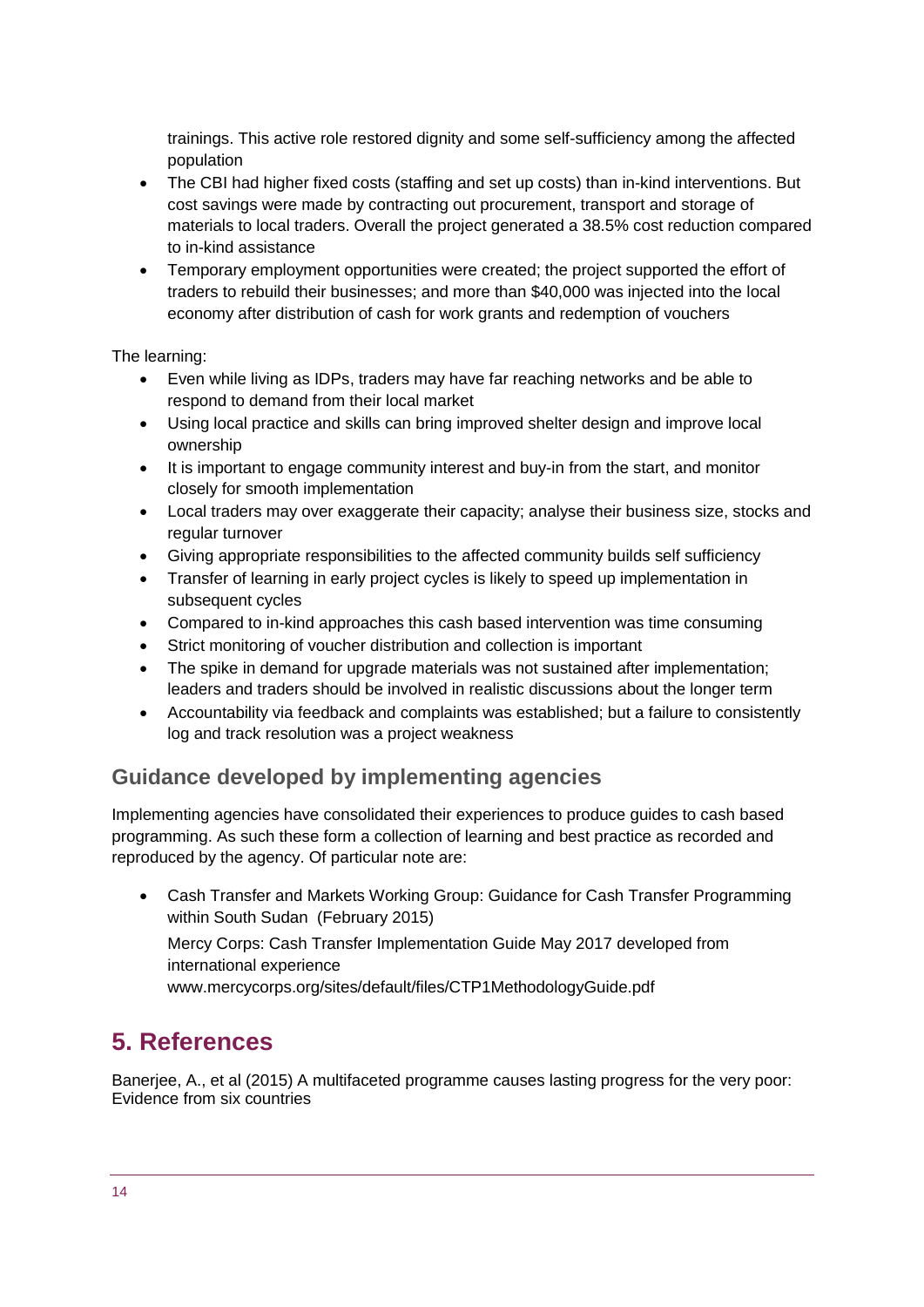Blattman, C., Jamison, J., et al (2014) The returns to cash and microenterprise support among the ultra poor

Clarke, N., Loveless, J., Ojok, B., Sarah Routley, S., and Vaux, T. Report of the Inter-Agency Humanitarian Evaluation (IAHE) of the Response to the Humanitarian Crisis in South Sudan – final evaluation report November 2015 [https://docs.unocha.org/sites/dms/Documents/26042016\\_final\\_south\\_sudan\\_iahe.pdf](https://docs.unocha.org/sites/dms/Documents/26042016_final_south_sudan_iahe.pdf)

Crawfurd, L., (2017) UoS The effect of financial aid from UK Aid Girls' Education South Sudan programme and EU IMPACT programme to education in South Sudan. Retrieved from http://girlseducationsouthsudan.org/wp-content/uploads/2017/11/The-effect-of-GESS-and-IMPACT-financial-aid-to-education-in-South-Sudan-in-2017-vf.pdf

Idris, I., (2017) Cash transfer platforms in humanitarian contexts GSDRC Helpdesk Research Report http://gsdrc.org/publications/cash-transfer-platforms-in-humanitarian-contexts

Kiaby, A. (2017). *Cash in conflict: Cash programming in South Sudan*. Humanitarian Practice Network.<https://odihpn.org/magazine/cash-conflict-cash-programming-south-sudan/>

Maunder, N., Hoogendoorn, A., Coombs, D., Fenton, G., and Carboni, L., (2017) *Country Portfolio Evaluation South Sudan: An evaluation of WFP's Portfolio (2011-2016)* Rome: WFP, OEV/2016/013 (2017) Volume 1<https://docs.wfp.org/api/documents/WFP-0000022545/>

ODI: Doing cash differently: How cash transfers can transform humanitarian aid Report of the High Level Panel on Humanitarian Cash Transfers (2015).

Peppiatt, D., Mitchell, J., Holzmann, P., (2001) *Cash transfers in emergencies evaluating benefits assessing risks* Humanitarian Practice Network paper ODI [https://odihpn.org/wp](https://odihpn.org/wp-content/uploads/2001/06/networkpaper035.pdf)[content/uploads/2001/06/networkpaper035.pdf](https://odihpn.org/wp-content/uploads/2001/06/networkpaper035.pdf)

Thomas, E., Gworo, R., and Wani, K.G., (2018) Cash-based Programmes and Conflict: Key areas of interaction and options for conflict-sensitive programming in South Sudan. Conflict Sensitivity Resource Facility (CSRF). [https://www.southsudanpeaceportal.com/wp](https://www.southsudanpeaceportal.com/wp-content/uploads/2018/04/CSRF-Research-Cash-based-programmes-and-conflict.pdf)[content/uploads/2018/04/CSRF-Research-Cash-based-programmes-and-conflict.pdf](https://www.southsudanpeaceportal.com/wp-content/uploads/2018/04/CSRF-Research-Cash-based-programmes-and-conflict.pdf)

Winder Rossi, N., Spano, F., Sabates-Wheeler, R. & Kohnstamm, S. 2017. Social Protection and Resilience. Supporting livelihoods in protracted crises, fragile and humanitarian context. FAO Position Paper. Rome, Food and Agriculture Organization of the United Nations. Institute for Development Studies. http://www.fao.org/policy-support/resources/resourcesdetails/en/c/1056444/

Yunusu, E., Sibanda, G. & Markham, M. (2016). *Cash based programming to address hunger in conflict-affected South Sudan: A case study.* World Vision. [http://www.cashlearning.org/downloads/dm2020-case-study-cash-based-programming-south](http://www.cashlearning.org/downloads/dm2020-case-study-cash-based-programming-south-sudan-final.pdf)[sudan-final.pdf](http://www.cashlearning.org/downloads/dm2020-case-study-cash-based-programming-south-sudan-final.pdf)

#### **Agency Publications**

Cash Transfer Programming – Post distribution monitoring Danish Refugee Council South Sudan Bentui December 2017 [https://fscluster.org/sites/default/files/documents/cash\\_transfer\\_pdm\\_report\\_2017.pdf](https://fscluster.org/sites/default/files/documents/cash_transfer_pdm_report_2017.pdf)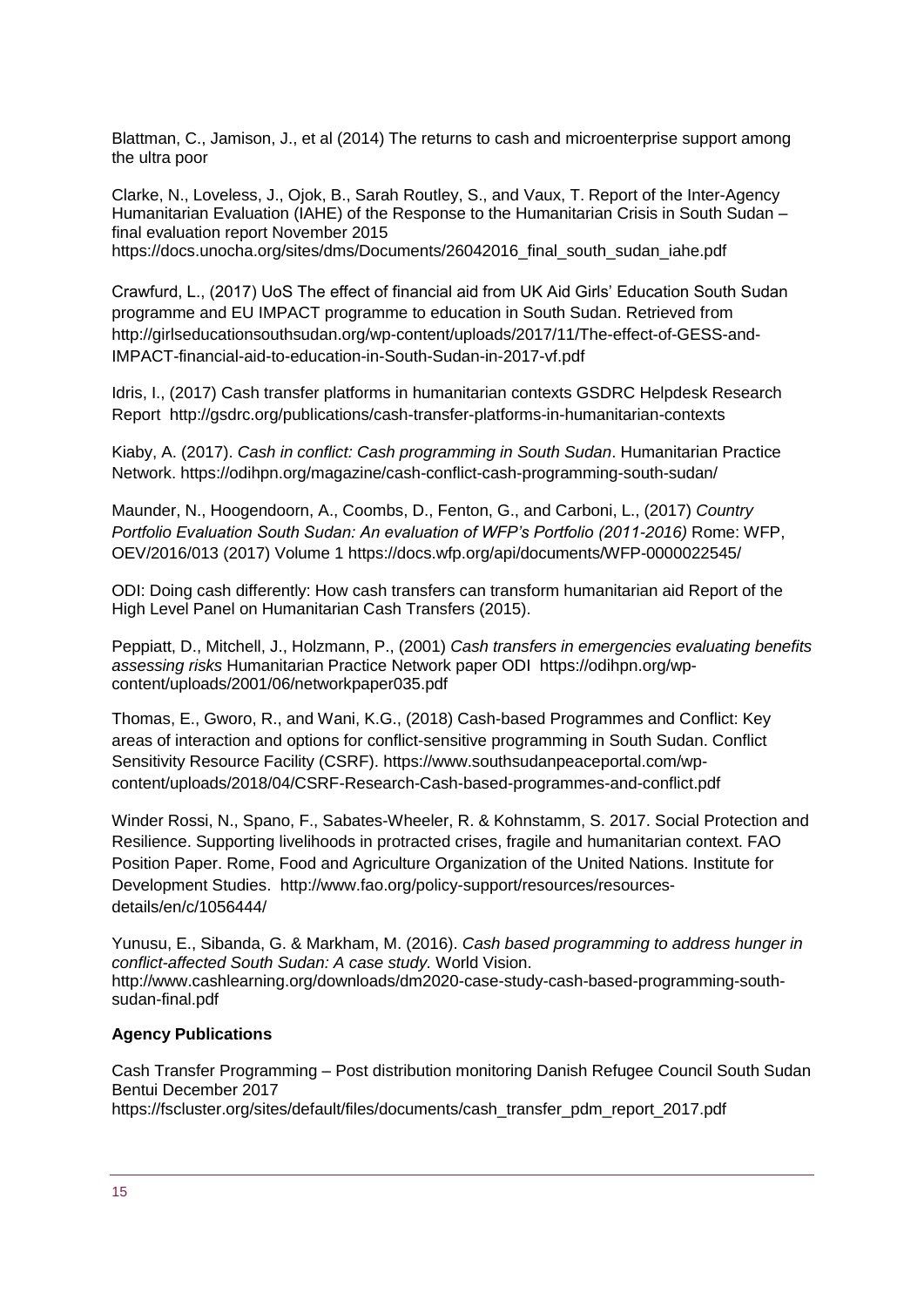Cash Transfer Programming – Post distribution monitoring DRC South Sudan Bentui December 2017 [http://fscluster.org/south-sudan-rep/documents/SouthSudan\\_Food](http://fscluster.org/south-sudan-rep/documents/SouthSudan_Food) Security and Livelihoods Cluster 2018 HRP Infographic

Cash based interventions (CBI) in Wau Protection of Civilians area IOM 2017 <https://reliefweb.int/.../wau-poc-iom-cash-based-intervention-cbi-january-march-2017>

Factsheet August 2018 HI IOM Displaced and disabled: Humanitarian services fall short reliefweb.int/report/south-sudan/displaced-and-disabled-humanitarian-services-fall-short

Guidance for Cash Transfer Programming: Cash Transfer and Markets Working Group February 2015

https://fscluster.org/sites/default/files/documents/quidance\_for\_cash\_transfer\_programming\_withi n\_south\_sudan\_-\_feb\_2015\_0.pd

Support for Peace Education Development Programme (SPEDP) Cash Transfer Programming in South Sudan June 2017

UNDP South Sudan Social Cash Transfers [www.undp.org/content/dam/southsudan/library/Fact%20Sheets/](http://www.undp.org/content/dam/southsudan/library/Fact%20Sheets/)

WFP December 2017, South Sudan Food Security and Livelihoods Cluster 2018 HRP infographic. http://fscluster.org/south-sudan-rep/document/south-sudan-food-security-and-12

World Bank Feature story February 6, 2018

Once a Temporary Stop Gap, Public Works Project Now Provides People Income Year-Long <https://www.worldbank.org/.../feature/2018/.../once-a-temporary-stop-gap-public-wor...>

World Vision (n.d.). *Cash based programming in emergency context: The case of PoC Voucher Project Juba South Sudan*. Presentation [https://www.fsnnetwork.org/sites/default/files/presentation\\_wvi.pdf](https://www.fsnnetwork.org/sites/default/files/presentation_wvi.pdf)

#### **Acknowledgements**

We thank the following experts who voluntarily provided valuable suggestions for relevant literature or other advice to the author to support the preparation of this report. The content of the report does not necessarily reflect the opinions of any of the experts consulted.

- Dr. Edward Thomas, Conflict Sensitive Resource Facility (CSRF)
- Aly Verjee, Researcher US Institute of Peace and Fellow Rift Valley Institute

#### **Suggested citation**

Enfield, S. (2018). *Cash based programming in South Sudan.* K4D Helpdesk Report. Brighton, UK: Institute of Development Studies.